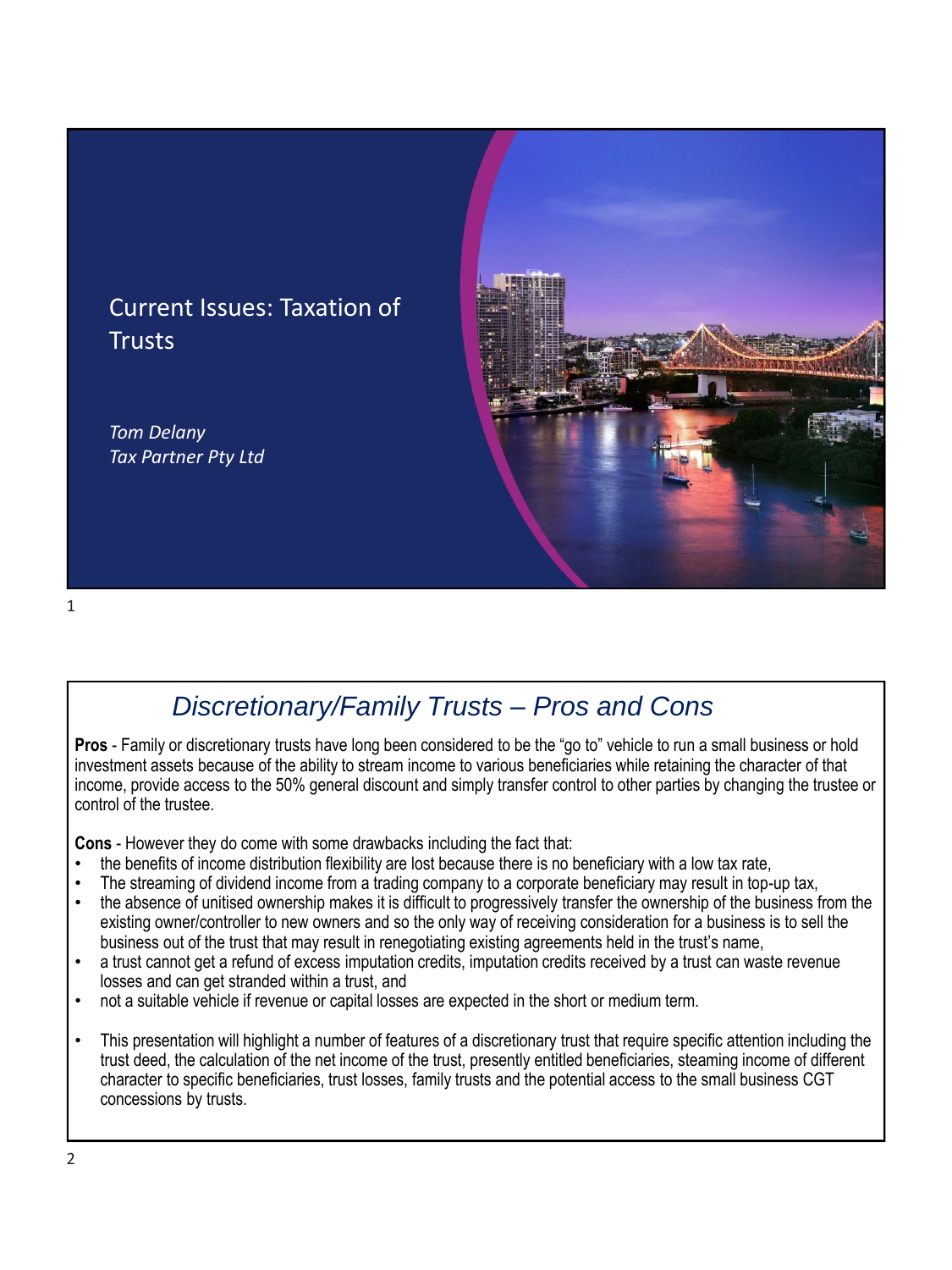# *Existence of a Trust – Trust Deed*

- A trust of property or income may be described as a fiduciary obligation imposed on a person (the trustee) to hold property or income for a particular purpose or purposes, or for the benefit of other persons or classes of persons who may or may not include the trustee.
- Although the trustee may hold the legal title to property, etc, the trustee is compelled in equity to deal with it in accordance with the express or implied terms of the trust.
- The executor or administrator of a deceased person's estate is not strictly the trustee of the estate until executorial or administrative functions are completed, but an executor or administrator is expressly made a trustee for income tax purposes by the expanded definition of "trustee" in s 6(1) ITAA36.
- The Official Receiver in Bankruptcy of an insolvent deceased estate is a trustee, as is the receiver and manager of the assets of a company appointed by the debenture holders and a mortgagee in possession.
- The operation of a trust is governed by the **trust deed** and naturally reference should be made to it in relation to managing the tax affairs of the trust to identify such matters as – the existence of an appointor or principal – the identity of the beneficiaries – the definition of income – the existence of default beneficiaries – the powers of the trustee – the power to change the trust deed with respect to amending the beneficiaries or appoint a new trustee – These factors may be relevant to satisfying the basic conditions for the small business CGT concession.

3

#### *Amending the Trust Deed*

- When will amending the trust deed result in the resettlement of a trust?
- Taxation Determination TD 2012/21, takes the view that the approach adopted by the Full Federal Court in Commercial Nominees 2001 ATC 4336 is authority for the proposition that assuming there is some continuity of property and membership of the trust, an amendment to the trust that is made in proper exercise of a power of amendment contained under the deed will not have the result of terminating the trust, irrespective of the extent of the amendments so made so long as the amendments are properly supported by the power of amendment.
- Amendments validly made pursuant to a power of amendment that will not lead to the creation of a new trust include amendments adding to, or deleting, beneficiaries, the extension of the vesting day, amendments to the definition of income and amendments to permit the "streaming" of different classes of income.
- Depending on the facts, the Commissioner considers that the effect of a particular amendment might be such as to lead to the conclusion that a particular asset has been settled on terms of a different trust by reason of being made subject to a charter of rights and obligations separate from those pertaining to the remaining assets of the trust.
- **Vesting day issues**  There are, potential CGT and income tax issues where the vesting day of a trust passes which will mean that all of the interests in the trust as to income and capital become vested in interest and possession, see TR 2018/6.
- Once the vesting date of a trust has passed, it will not be able to be extended by amendment to the trust deed, even if this could have been validly done before the vesting day arrived (TR 2018/6).
- **Splitting a trust**  A trust split constituted by an arrangement where the parties to an existing trust functionally split the operation of the trust so that some trust assets are controlled by and held for the benefit of a subset of beneficiaries, and other trust assets are controlled and held for the benefit of others, will result in the creation of a trust by declaration or settlement and CGT event E1 will happen (TD 2019/14).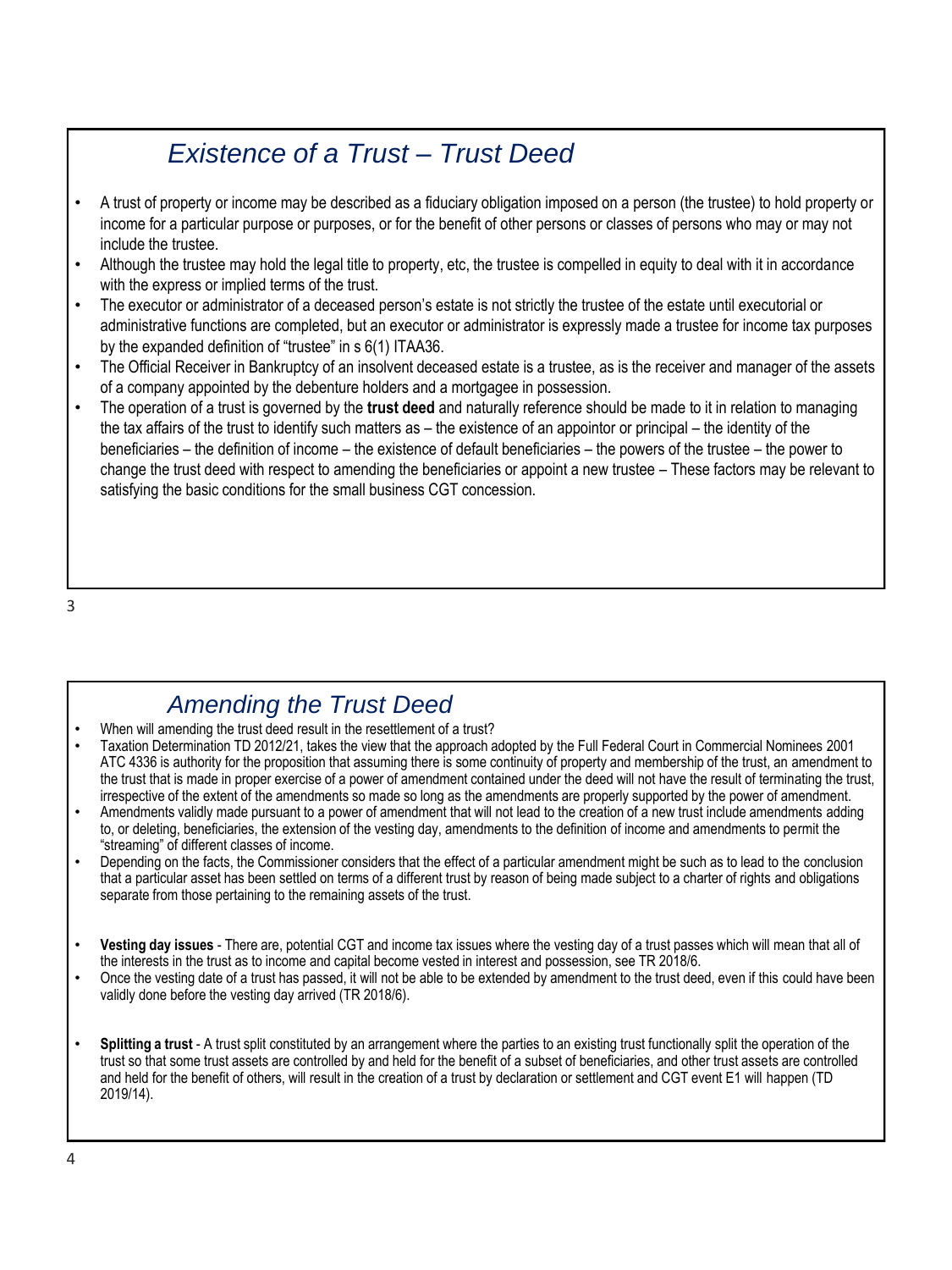# *Deceased Estates (1)*

• An annual return must be lodged for a trust, irrespective of the amount of income derived by the trust.

- **Trustee of deceased estate**  For the year in which a taxpayer died, the trustee of the deceased estate is generally required to lodge an individual tax return of the deceased's income up to the date of death. The trustee is also generally required to lodge a deceased estate trust return for the remainder of the income year for the income received or derived after death by the deceased estate.
- [PCG 2018/4](https://www.ato.gov.au/law/view/document?LocID=%22COG%2FPCG20184%2FNAT%2FATO%22&PiT=99991231235958) applies to smaller and less complex estates to enable the trustee to wind up the estate without concern that they may have to fund any of the deceased's pre-death liabilities from their own assets.
- In certain simple deceased estates an executor does not need to lodge a return.

This Guideline applies to an LPR who has obtained probate of a deceased person's will, or letters of administration of a deceased estate provided that in the four years before the person's death

- the deceased did not carry on a business
- the deceased was not assessable on a share of the net income of a discretionary trust
- the deceased was not a member of a self-managed superannuation fund

The estate assets consist only of

- public company shares or other interests in widely-held entities
- death benefit superannuation
- Australian real property
- cash and personal assets such as cars and jewellery, and

the total market value of the estate assets at the date of death was less than \$5 million and none of the estate assets are intended to pass to a foreign resident, a tax exempt entity or a complying superannuation entity.

5

#### *Deceased Estates (2)*

- [PCG 2018/4](https://www.ato.gov.au/law/view/document?LocID=%22COG%2FPCG20184%2FNAT%2FATO%22&PiT=99991231235958) It is a question of fact whether the LPR has notice of a claim by the ATO. Paragraphs 9 to 29 of the Guideline set out the situations when the ATO consider the LPR has such notice and those when the ATO will treat an LPR as not having notice.
- Notice of amounts owing at time of death having notice
- Notice of liabilities from outstanding assessments having notice
- Notice of liabilities arising in respect of outstanding returns having notice
- Notice of liabilities arising from amendments or other changes having notice
- Notice of liabilities where further assets discovered having notice liability limited to the further assets

• Lodgements and advice of no lodgements necessary by the deceased – subsequent discovery of a material irregularity – not having notice

- Liability of the LPR will extend to all income derived by the deceased to the date of death and so a full inquiry should be undertaken as to the sources of income and whether income deferrals have been undertaken such a farm management deposits or other income elections.
- An LPR takes on the responsibility for the debts of the deceased including Division 7A loans.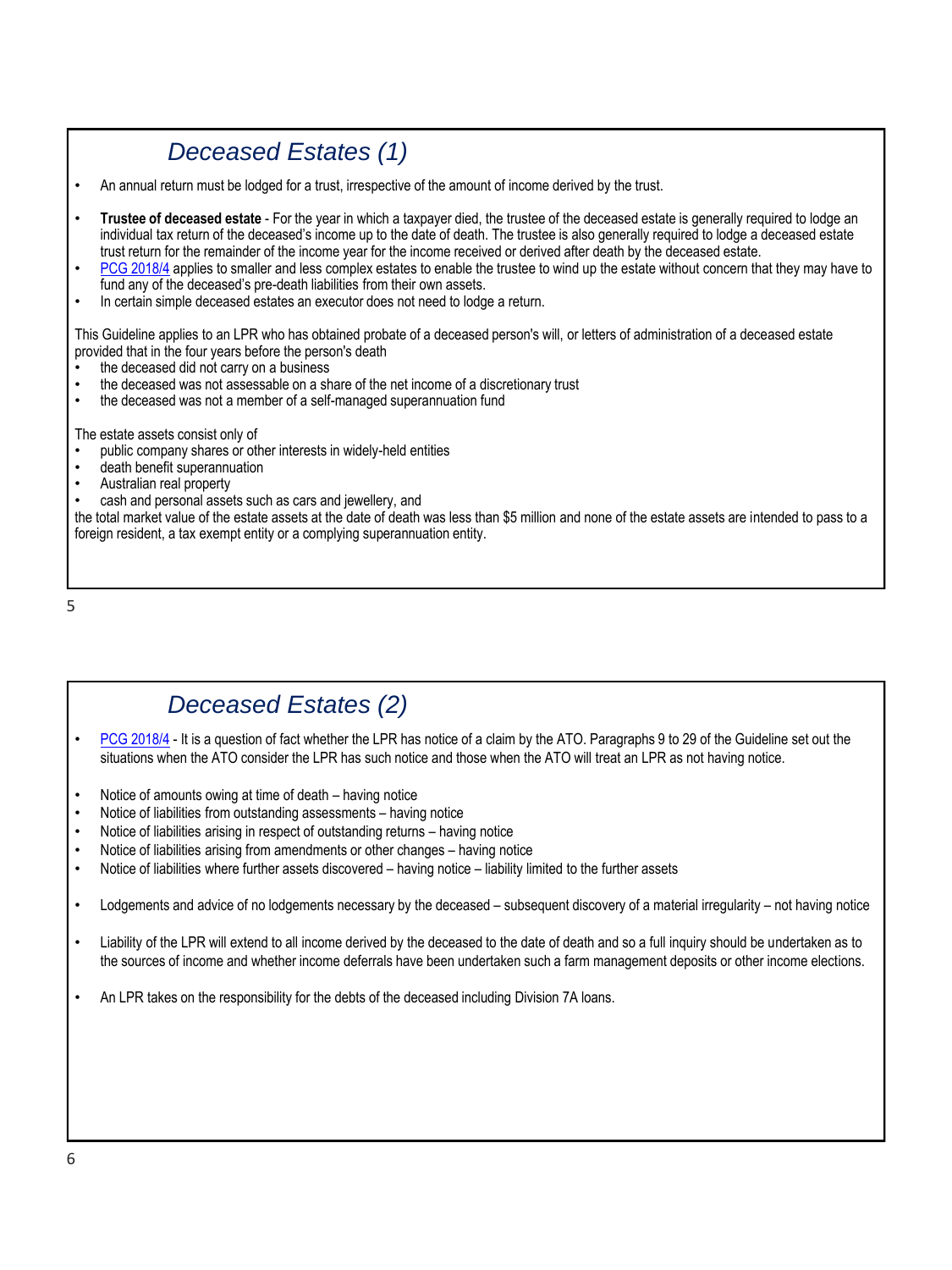# *Streaming Capital Gains and Franked Dividends*

- Where the net income of a trust for an income year does not include a net capital gain or a franked distribution, a beneficiary who is presently entitled to a share (ie a fraction or percentage) of the income of the trust for the income year is taxed on that fraction or percentage of the net income of the trust for that income year as calculated for tax purposes, see the Bamford decision.
- Where the net income of a trust for tax purposes includes a net capital gain or a franked distribution then the capital gains or franked distribution that are reflected in the net income are taken outside the operation of Division 6 (by Division 6E) and are subject to the special rules in Subdiv 115-C (capital gains) and 207-B (franked distributions).
- These special rules enable the trustee to stream capital gains (does not apply where the gain has been calculated using the market value substitution rule) and franked distributions (provided the trust deed confers the necessary power on the trustee) by making beneficiaries "specifically entitled" (an amount equal to the net financial benefit referrable to the capital gain or franked dividend) to amounts of a capital gain or a franked distribution.
- A beneficiary cannot be made entitled to a franking credits separate to the franked dividends.
- To the extent that a capital gain or franked distribution is not attributed to a specifically entitled beneficiary then it is attributed to the beneficiaries of the trust in accordance with their adjusted Division 6 ITAA36 percentages.
- **Tax exempt beneficiaries**  There are two anti-avoidance provisions which may apply (in the absence of notification and payment) to deny the present entitlement of the exempt beneficiary to income of the trust (so that the trustee is assessed on an appropriate share of the net income).

7

#### *Net Income of a Trust*

- The net income of a trust is the total assessable income of the trust calculated as if the trustee were a resident taxpayer in respect of that income, less all allowable deductions, s 95(1) ITAA36.
- The assessable income of a trust includes the whole of the trust's interest in the net income of a partnership of which it is a member, even if that share has not been received. Whether a gain or loss from an investment is made by a trustee is on capital or income account depends on the application of the normal principles (business transaction, isolated profit-making transaction, etc), TD 2011/21.
- In general, all deductions for expenses which would be available if a resident taxpayer had derived the trust's assessable income are taken into account in calculating the net income of a trust. Where the deductions exceed the assessable income, the resulting loss is taken into account in calculating the net income of the trust for succeeding income years, ie the loss is not distributed among the beneficiaries or the trustee as representing corpus. However, under the trust loss measures, a trust may not be able to deduct a prior year loss or certain debt deductions (for bad debts and debt/equity swaps) unless it satisfies certain tests, see later slides.
- Trust losses that are deductible in calculating the net income of the trust for tax purposes are first offset against any exempt income derived by the trust.
- The "refinancing principle" recognised in Roberts & Smith 92 ATC 4380 may allow a trustee to claim interest incurred by a trustee on a loan used to finance the payment of a returnable amount (an amount owing to a beneficiary where the trustee is using the amount to earn assessable income) is deductible. A returnable amount must relate to a realised profit and not internally generated goodwill.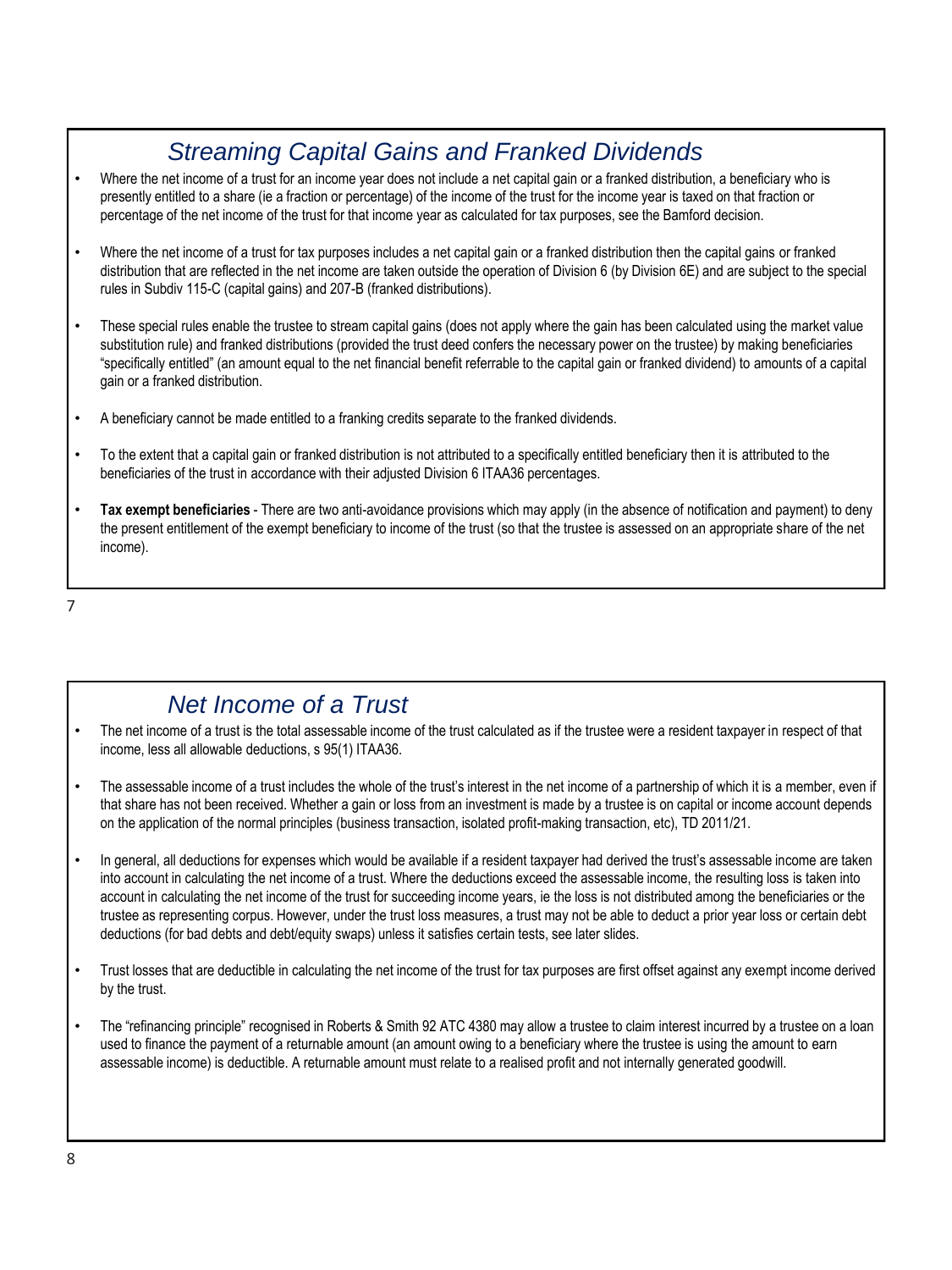# *Discretionary Trusts and Present Entitlement*

- Where a trustee is given a discretion to pay or apply trust income to or for the benefit of specified beneficiaries, a beneficiary in whose favour the trustee exercises the discretion is deemed to be presently entitled to the amount so paid or applied, s 101 ITAA36.
- For s 101 to apply, there must be an effective exercise by the trustee of the discretion to pay or apply income for the benefit of a beneficiary before the end of the income year in which the income is derived by the trustee (or earlier date if required by the trust deed).
- The fact that a discretionary trust deed may permit the trustee to make a distribution resolution after 30 June will be irrelevant for income tax purposes; for income tax purposes, the present entitlement of a beneficiary must arise by the end of the income year.
- It is essential that the way that a distribution of income is effected complies with any requirements of the trust deed and that there is appropriate evidence of what has been done (eg minutes of any meeting that was in fact held – Trust Resolution).
- Where the trustee is a company, a discretion to pay or apply trust income can be exercised without the company passing a formal resolution to that effect.
- Where there is an ineffective exercise or no exercise by the trustee of the discretion to pay or apply income for the benefit of a beneficiary, but the trust instrument contains a vesting clause that operates before the end of the income year in default of an effective exercise of the discretion, the beneficiary or beneficiaries specified in the default vesting clause will be presently entitled to the trust income.
- A beneficiary may disclaim an entitlement to trust income on it coming to their knowledge but for a disclaimer to be effective, it must be an actual disclaimer of the whole interest and not merely part of the interest.

**Non-resident beneficiaries** – where a capital gain relating a share that is not taxable Australian property is distributed by a resident trust to a non-resident beneficiary then the gain is not exempt whereas it would be exempt if the share was held directly by an individual.

9

| Tips and Traps – Small Business CGT Concessions (1)                                                                                                                                                                                                                                                                                                                                                                                                                                                                                                                                                    |
|--------------------------------------------------------------------------------------------------------------------------------------------------------------------------------------------------------------------------------------------------------------------------------------------------------------------------------------------------------------------------------------------------------------------------------------------------------------------------------------------------------------------------------------------------------------------------------------------------------|
| There are a number of key considerations to be satisfied prior to a discretionary trust being able to access the small business CGT<br>concessions - CGT Small Business entity (aggregated turnover) - Maximum Net Asset Value (value of your, entities connected with you<br>and affiliates asset) - ensuring that an asset is active.                                                                                                                                                                                                                                                                |
| Connected/Controlled - s 328-125(3)(4) ITAA97 Direct control of a discretionary trust<br>(3) An entity (the first entity) controls a discretionary trust if a trustee of the trust acts, or could reasonably be expected to act, in<br>accordance with the directions or wishes of the first entity, its * affiliates, or the first entity together with its affiliates.                                                                                                                                                                                                                               |
| (4) An entity (the first entity) controls a discretionary trust for an income year if, for any of the 4 income years before that year:<br>(a) the trustee of the trust paid to, or applied for the benefit of:<br>(i) the first entity; or<br>(ii) any of the first entity's * affiliates; or<br>(iii) the first entity and any of its affiliates;<br>any of the income or capital of the trust; and<br>(b) the percentage (the control percentage) of the income or capital paid or applied is at least 40% of the total amount of income<br>or capital paid or applied by the trustee for that year. |
| Where the trust did not make a distribution of income or capital because it had a tax loss or no net income in the year then the trustee may<br>nominate up to 4 beneficiaries as being controllers of the trust, \$152-78 ITAA97.                                                                                                                                                                                                                                                                                                                                                                     |
| A trust will not be an affiliate of yours - s 328-130 ITAA97 - Meaning of affiliate<br>(1) An individual or a company is an affiliate of yours if the individual or company acts, or could reasonably be expected to act, in<br>accordance with your directions or wishes, or in concert with you, in relation to the affairs of the * business of the individual or<br>company.                                                                                                                                                                                                                       |
| 10                                                                                                                                                                                                                                                                                                                                                                                                                                                                                                                                                                                                     |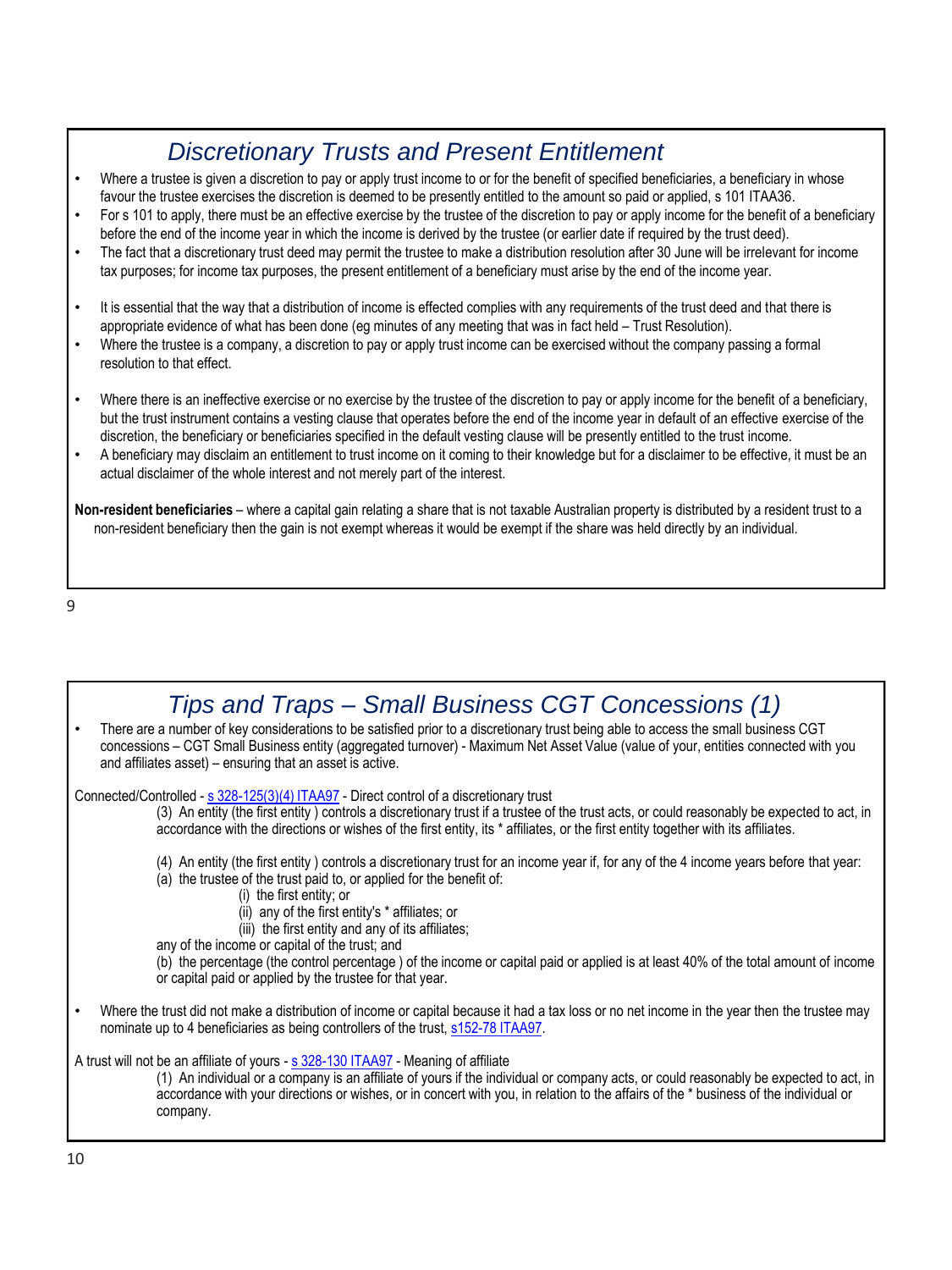# *Tips and Traps – Small Business CGT Concessions (2)*

• There are a number of key considerations to be satisfied prior to a discretionary trust being able to access the small business CGT concessions – providing access to the **15 year Exemption** and the **Small Business Retirement Exemption** – Significant individual – CGT concession stakeholder – Small business participation percentage. [s 152-70 ITAA97 Item 3.](http://classic.austlii.edu.au/cgi-bin/sinodisp/au/legis/cth/consol_act/itaa1997240/s152.70.html?stem=0&synonyms=0&query=152-70)

| A trust (where entities do not have<br>entitlements to all the income and capital of<br>the trust) | This percentage:<br>(a) if the trustee makes distributions of income during the income year (the relevant year) in<br>which that time occurs--the percentage of the distributions to which the entity was beneficially<br>entitled: or<br>(b) if the trustee makes distributions of capital during the relevant year-the percentage of the<br>distributions to which the entity was beneficially entitled;<br>or, if 2 different percentages are applicable, the smaller. |
|----------------------------------------------------------------------------------------------------|---------------------------------------------------------------------------------------------------------------------------------------------------------------------------------------------------------------------------------------------------------------------------------------------------------------------------------------------------------------------------------------------------------------------------------------------------------------------------|
|----------------------------------------------------------------------------------------------------|---------------------------------------------------------------------------------------------------------------------------------------------------------------------------------------------------------------------------------------------------------------------------------------------------------------------------------------------------------------------------------------------------------------------------------------------------------------------------|

• Trusts with no income/accumulated losses - [s 152-70 \(4\) ITAA97](http://classic.austlii.edu.au/cgi-bin/sinodisp/au/legis/cth/consol_act/itaa1997240/s152.70.html?stem=0&synonyms=0&query=152-70) provides that if the trust does not have any income in a relevant year then treat references to "relevant year" to a distribution in the CGT-event year or the last income year before the CGT event year that the trusted did make a distribution of income or capital.

#### *Tips and Traps – Small Business CGT Concessions (3)*

**CGT Retirement Exemption** - The payment or payments must meet the requirements of [s152-325 ITAA97,](http://www5.austlii.edu.au/au/legis/cth/consol_act/itaa1997240/s152.325.html) which are:

(1) Where the payment is made to more than one CGT concession stakeholder the amount of each payment is worked out by reference to the individual's percentage entitlement to the relevant CGT exempt amount.

(2) The percentage entitlement for each CGT concession stakeholder is the amount specified in the written choice to apply the exemption. The percentage can range from nil to 100%, but the total of the percentages must add up to 100%.

(3) If the CGT concession stakeholder is an employee of the entity, the payment must not be of a kind mentioned in s 82-135, which specifies certain types of payments that are not employment termination payments, including a payment that is deemed to be a dividend.

(4) The payment must be made by the later of 7 days after (a) the choice to apply the retirement exemption is made or (b) the entity receives the capital proceeds. However, if CGT event J2, J5 or J6 applies the payment must be made within 7 days of the choice to apply the retirement exemption.

(5) The amount of the payment, or sum of the amounts of the payments, must be equal to the lesser of the capital proceeds received and the relevant CGT exempt amount.

(6) If a CGT concession stakeholder is under the age of 55 just before receiving the payment, the payment must be made into a complying superannuation fund on behalf of the CGT concession stakeholder. Payments may be made indirectly through one or more interposed entities (s 152-325(1)).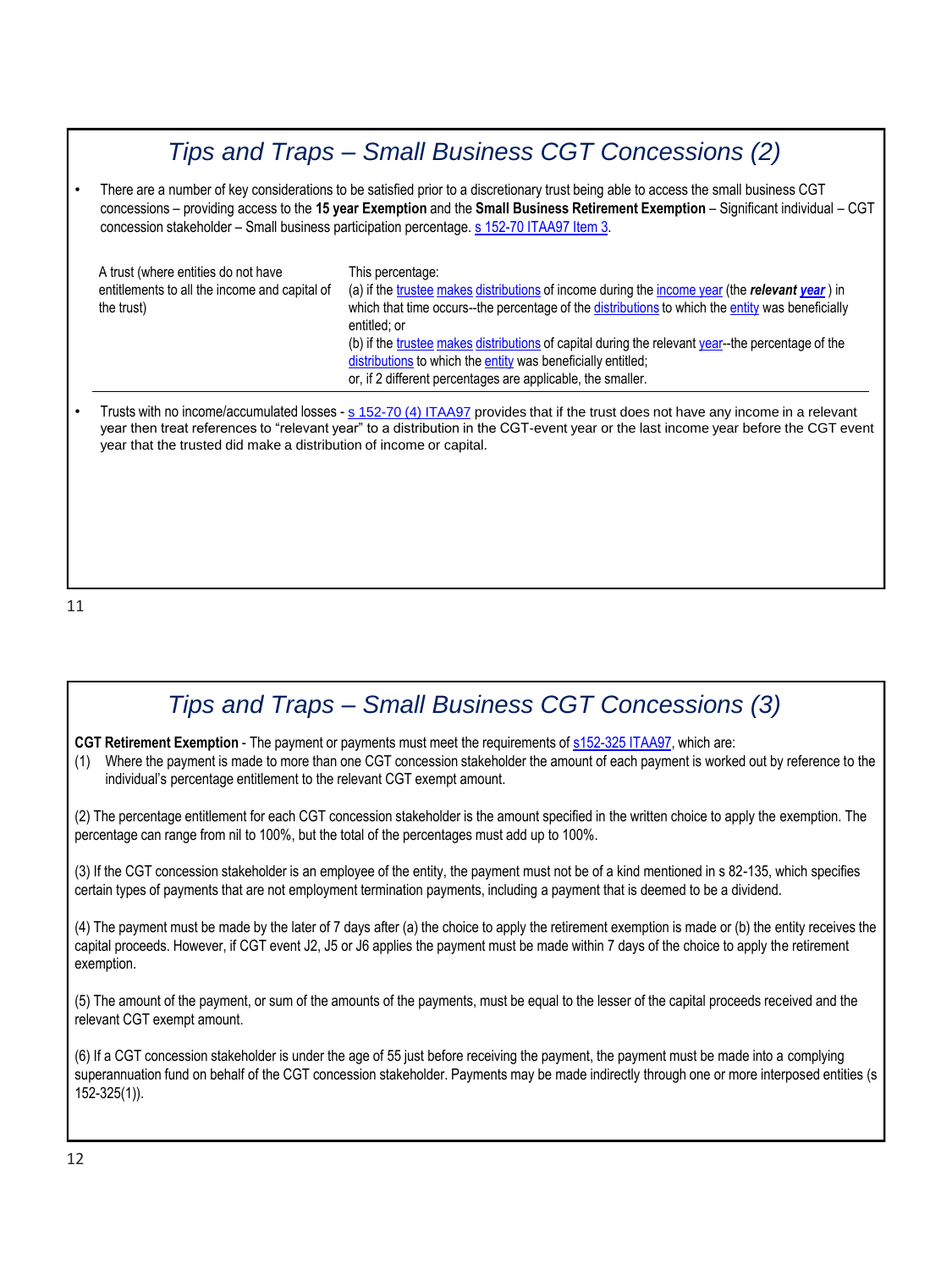# *Family Trusts*

- A family trust for tax purposes is one whose trustee has made a valid family trust election (FTE).
- A trustee only makes a valid FTE where they have satisfied the relevant tests, and made an election in writing in the approved form.
- Once the election has been made, it cannot be varied or revoked except in limited circumstances, see later discussion.
- The FTE entitles the trust to access certain tax concessions. The trade-off is that family trust distribution tax is imposed when distributions are made outside the family group.

There are five main reasons to become a family trust:

- **The trust loss measures**  a non-fixed trust has a carried forward tax loss, or certain debt deductions, but the trust could not satisfy the required trust loss tests to recoup the loss.
- **A company loss tracing concession**  the company loss provisions allow a company that has a non-fixed trust as a shareholder to benefit from a tracing concession where that non-fixed trust is a family trust.
- **The holding period rules regulating access to franking credits**  the holding period rules allow the trustee and beneficiaries of a family trust that receives a franked dividend or franked non-share dividend to benefit from a franking credit concession where the imputation credits are greater than \$5,000.
- **Trustee beneficiary reporting (TBR) rules** –Trusts that have made an FTE or an interposed entity election (IEE) (among others) are excluded from having to comply with the TBR rules.
- **Small business restructure roll-over** to satisfy the ultimate economic ownership requirement for a rollover of active assets involving discretionary trusts it is necessary to have a family trust election in place.

13

# *Trust Losses (1)*

- Trusts can only deduct tax losses and certain debt deductions in limited circumstances. The restrictions, contained in Sch 2F (s 265-5 to 272-140), apply to:
	- "tax losses" (defined in s 272-140) of an earlier or the current income year, and
	- "debt deductions", ie deductions for bad debts, and debt/equity swap deductions.
- Types of trust The particular trust loss measures that apply to a trust will depend on the type of trust. The three basic types of trust are:
	- (1) fixed trusts these include widely held unit trusts
		- (2) non-fixed trusts these are any trusts that are not fixed trusts and include trusts that have both fixed and non-fixed elements (s 272-70), and
		- (3) excepted trusts these are family trusts, complying superannuation funds, complying ADFs, PSTs, deceased estates within a reasonable administration period, fixed unit trusts if all of the direct and indirect fixed entitlements to income and capital of the trust are held by exempt entities and designated infrastructure project entities (s 272-100).
- A trust (other than an excepted trust) cannot deduct current year and prior year losses and debt deductions if it fails to satisfy certain tests relating to ownership or control of the trust or if there is abnormal trading in its units (Sch 2F Div 266; 267; ITAA97 s 25-35(5), item 4; 36-25 (tax losses of trusts)).

The relevant test period is generally:

- prior year loss (fixed and non-fixed trusts) the income year in which the loss was incurred, the income year being examined and all intervening years (if any)
- current year loss (fixed and non-fixed trusts) the income year being examined
- debt deduction (fixed and non-fixed trusts) if the debt is incurred in an income year before the deduction arises, from the time the debt is incurred to the end of the income year in which the deduction is available. If the debt is incurred in the income year in which the deduction arises, the test period is the income year.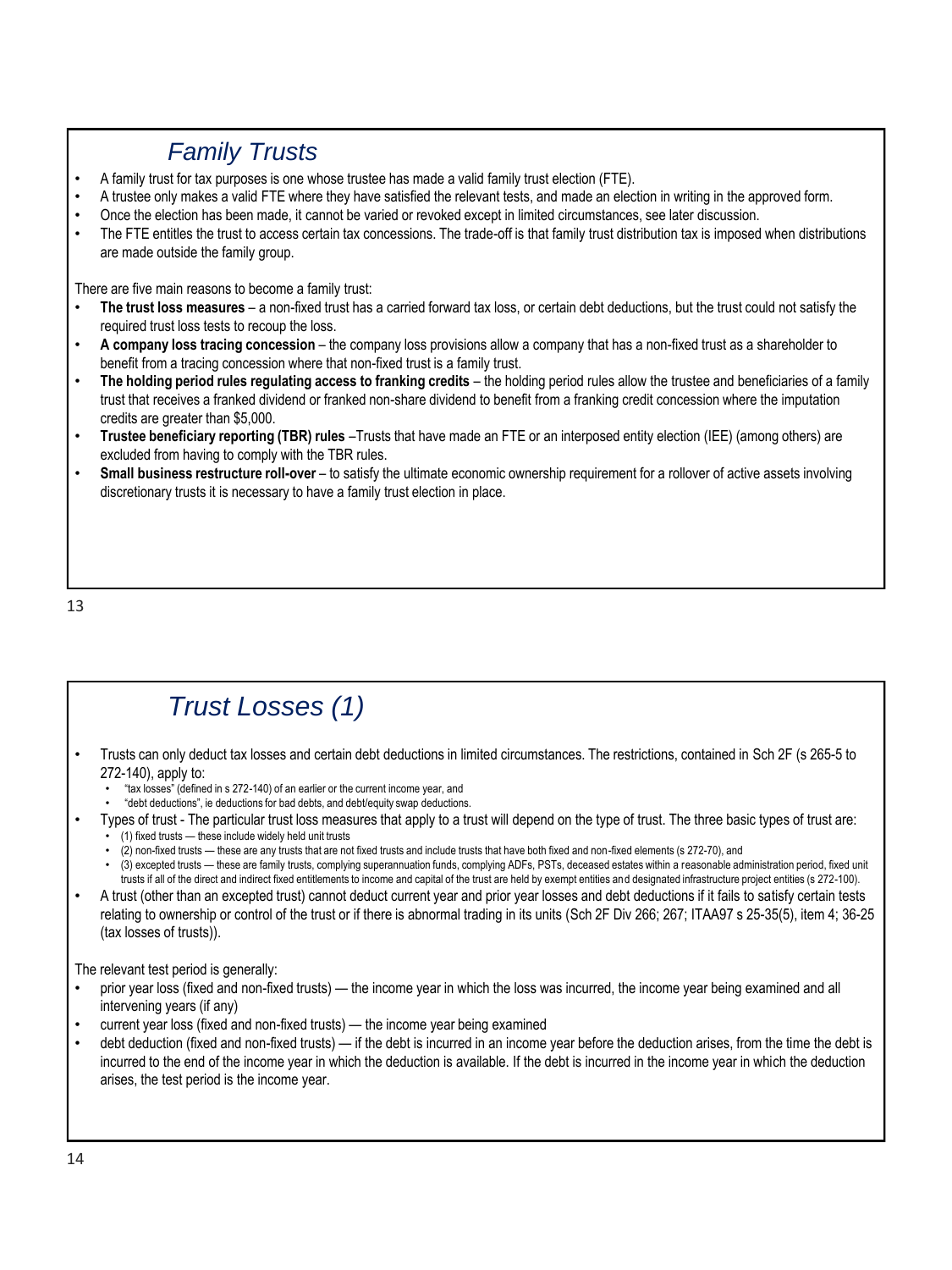# *Trust Losses (Tests) (2)*

| Type of trust                                      | 50%<br>stake<br>test | <b>Business</b><br>continuity<br>test | Pattern of<br>distributions<br>test | Control<br>test | Income<br>injection<br>test |
|----------------------------------------------------|----------------------|---------------------------------------|-------------------------------------|-----------------|-----------------------------|
| Fixed trust other than a widely held<br>unit trust | $\sqrt{(1)}$         |                                       |                                     |                 |                             |
| Unlisted widely held trust                         | $\sqrt{2}$           |                                       |                                     |                 | $\checkmark$                |
| Listed widely held trust                           | $\checkmark$         | $\sqrt{(3)}$                          |                                     |                 | $\checkmark$                |
| Unlisted very widely held trust                    | $\checkmark$         |                                       |                                     |                 |                             |
| Wholesale widely held trust                        | $\sqrt{}$            |                                       |                                     |                 |                             |
| Non-fixed trust                                    | $\sqrt{(4)}$         |                                       | $\sqrt{(5)}$                        | $\sqrt{}$       |                             |
| Family trust                                       |                      |                                       |                                     |                 | $\sqrt{(6)}$                |
| Excepted trust (other than a family<br>trust)      |                      |                                       |                                     |                 |                             |

(1) An alternate test is also available in certain cases where non-fixed trusts directly or indirectly hold fixed entitlements in the fixed trust.

(2) For current year loss purposes, an unlisted widely held trust need only meet the 50% stake test when there is abnormal trading in the trust's units.

(3)This test can be applied if the 50% stake test is failed by a listed widely held trust.

(4)This test applies to a non-fixed trust where individuals have direct or indirect fixed entitlements to more than a 50% share of the income or capital of the trust. (5)This test does not apply for current year loss purposes or, in the case of a debt deduction, where the debt is incurred in the income year in which the deduction arises.

(6)The income injection test does not apply where entities and individuals within a family group inject income into a family trust with losses.

#### 15

#### *Family Trust Elections*

- A trust is a family trust at any time when a family trust election (FTE) for the trust is in force.
- Generally, an FTE is in force from the beginning of the income year specified in the FTE (the election commencement time).
- The FTE must also specify an individual who forms the point of reference for defining the family group that is taken into account in relation to the election.
- The income year specified in the FTE must have ended before the FTE is made. This is because an FTE can only be made if the trust passes the family control test at the end of the specified income year.

• The FTE can specify an earlier income year from when the election is to commence, provided that from the beginning of the specified income year until 30 June of the income year immediately preceding that in which the election is made:

the trust passes the family control test, and

any conferrals of present entitlement to income or capital during the period, or actual distributions of such amounts, have been made to the specified individual or members of their family group.

- Generally, an FTE is in force at all times after the 'election commencement time'.
- These rules apply to FTEs specifying the 2004–05 and later income years.
- The ability to make a FTE specifying an earlier year of income can impact on an FTDT liability that would otherwise arise but for that election.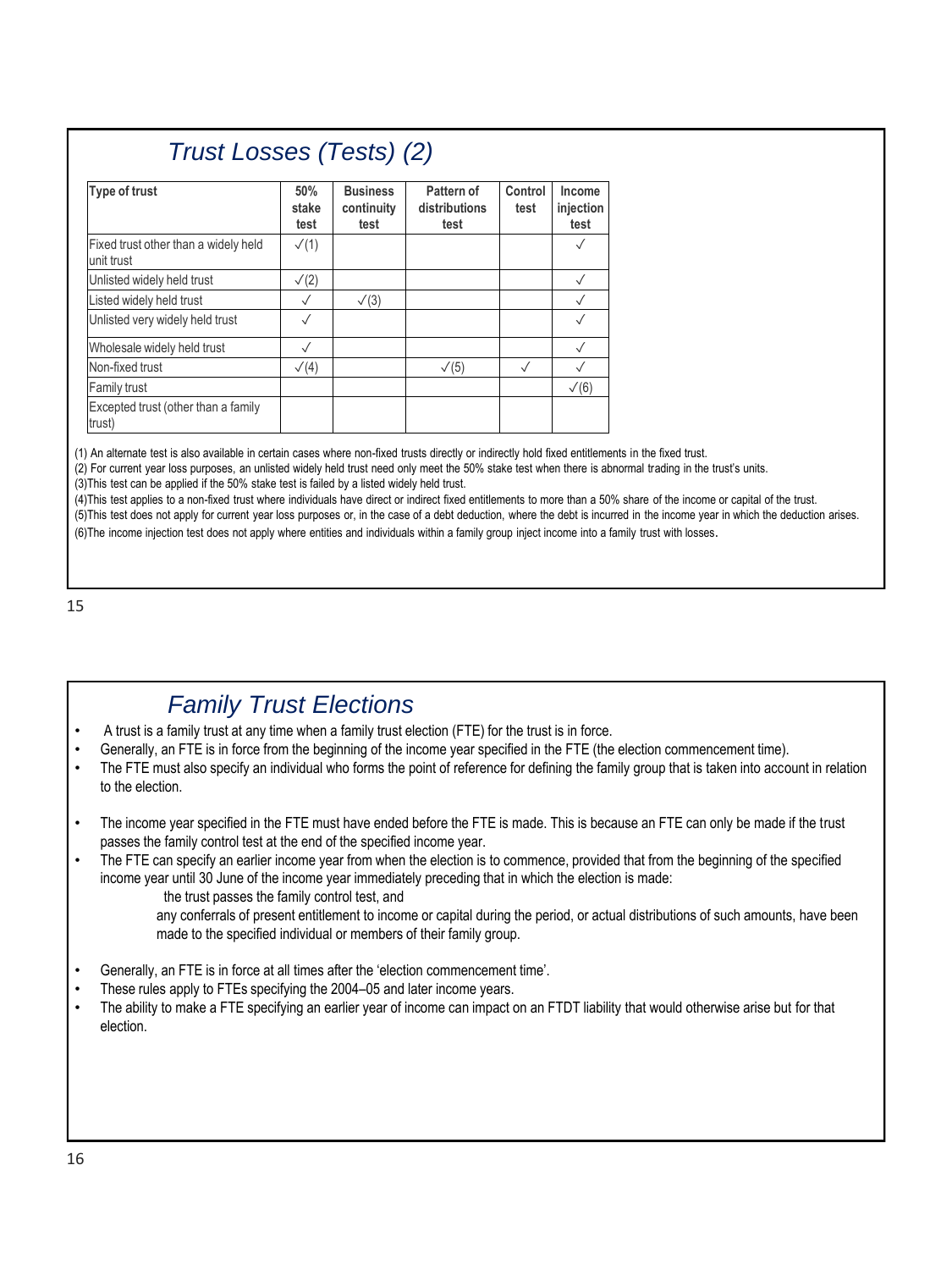# *Family Trust Elections - Retrospective Action*

- The trustee of Trust A (which has an FTE in force) distributes \$50,000 to the trustee of Trust B in the 2020 income year. Trust B is not a member of Trust A's family group, nor has Trust B made an FTE or IEE. Consequently, the trustee of Trust A becomes liable to pay FTDT on the \$50,000 distribution to Trust B.
- In the 2019 income year, the trustee of Trust B makes an FTE specifying that the trust be treated as a family trust at all times from the beginning of the 2019 income year. The FTE specifies the same individual named in the FTE of Trust A resulting in Trust B becoming part of the specified individual's family group.
- As Trust B has a FTE in force from 1 July 2018, it is treated as having been a member of the family group in relation to the \$50,000 distribution made by the trustee of Trust A in the 2020 income year. Therefore, there is no FTDT liability for the trustee of Trust A.
- The effect of making an FTE that is in force from an earlier year can extend beyond reversing an FTDT liability it also can allow access to the tax concessions for family trusts mentioned earlier.
- However, whilst an election can operate to reverse a FTDT liability incurred in the 2004–05 or subsequent income year, the ordinary amendment periods limit access to the tax concessions to income years within the applicable amendment period. That is, any retrospective access to the tax concessions is usually limited to either two or four years.
- **2004 or earlier income years**  FTEs for the 2004 or earlier income years could only be made for the earliest year for which a tax return had not yet been lodged. In particular, the election could not be made for the specified income year if it was made after the entity's return for that year has been lodged.

17

# *Family Trust Elections – Test (Specified) Individual*

- An FTE must specify a person as the individual whose family group is to be taken into account in relation to the election (referred to as the specified individual, primary individual or test individual throughout Schedule 2F).
- The specified individual has no additional rights or responsibilities and doesn't even need to be directly associated with the trust.
- Only one individual can be specified in an FTE.
- Where an FTE is being made in respect of an earlier year of income, the specified individual's date of birth must be on or before the beginning of the income year specified for the commencement of the FTE.
- The specified individual must also be alive at the time the election is made.
- The FTE isn't affected by the death of the individual specified in the FTE the members of the family group are still determined by reference to that individual.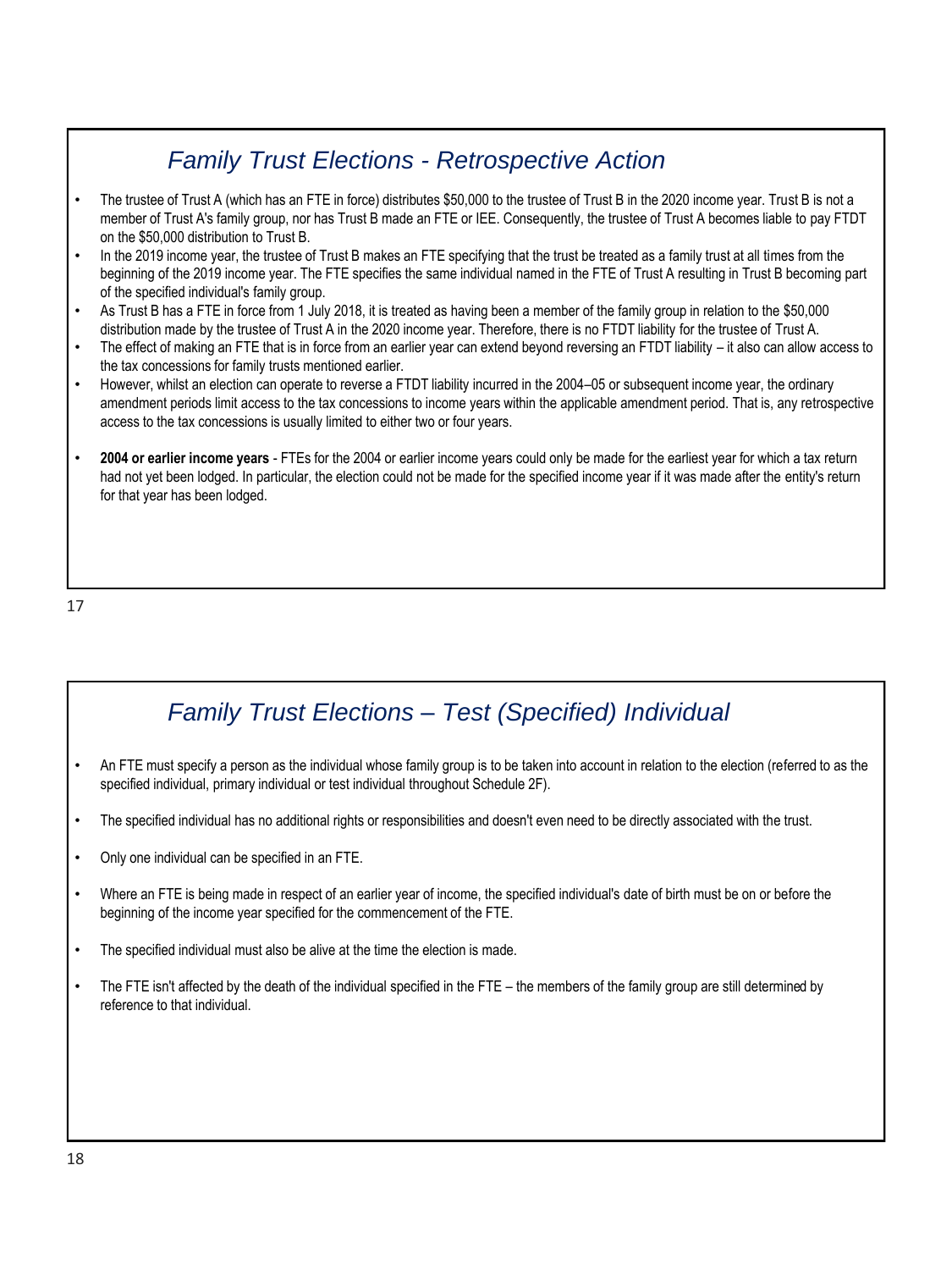# *Family Trust Elections – Revocation*

- An FTE can be revoked where the family trust is a fixed trust or where the FTE was not required for recouping tax losses, deducting bad debts or accessing franking credits (subject to the satisfaction of certain conditions).
- Generally, revocations can be made until the end of the fourth income year after the income year that was specified in the original FTE.
- These revocations must be made in the trust's tax return for the income year from which the revocation is to be effective. If the entity isn't required to lodge a tax return for the income year, the revocation must be given to the ATO within two months of the end of that income year, or such later day as the Commissioner of Taxation allows.
- An FTE can't be made for a trust that has previously had an FTE revoked.
- A tax return that has already been lodged can't be amended to include an FTE revocation.

#### *Family Trust Elections – Variation*

The specified individual can be varied once, but only once, subject to certain conditions, including that both:

- the new specified individual was a member of the family of the original specified individual at the election commencement time
- there have been no conferrals of present entitlement, or distributions of income or capital, by the trustee of the family trust or an entity that made an IEE in relation to the trust to parties outside the new specified individual's family group during the period in which the election has been in force.
- The specified individual can be varied if, as a result of a family law order, agreement or award arising from a marriage or relationship breakdown, the control of the trust passes to the new specified individual and/or members of their family.
- Generally, variations can be made until the end of the fourth income year after the income year that was specified in the original election. Variations must be made in the trust's tax return for the income year from which the variation is to be effective. If the entity isn't required to lodge a tax return for the income year, the variation must be given to the ATO within two months of the end of the income year, or such later day as the Commissioner allows.
- A tax return that has already been lodged can't be amended to include an FTE variation.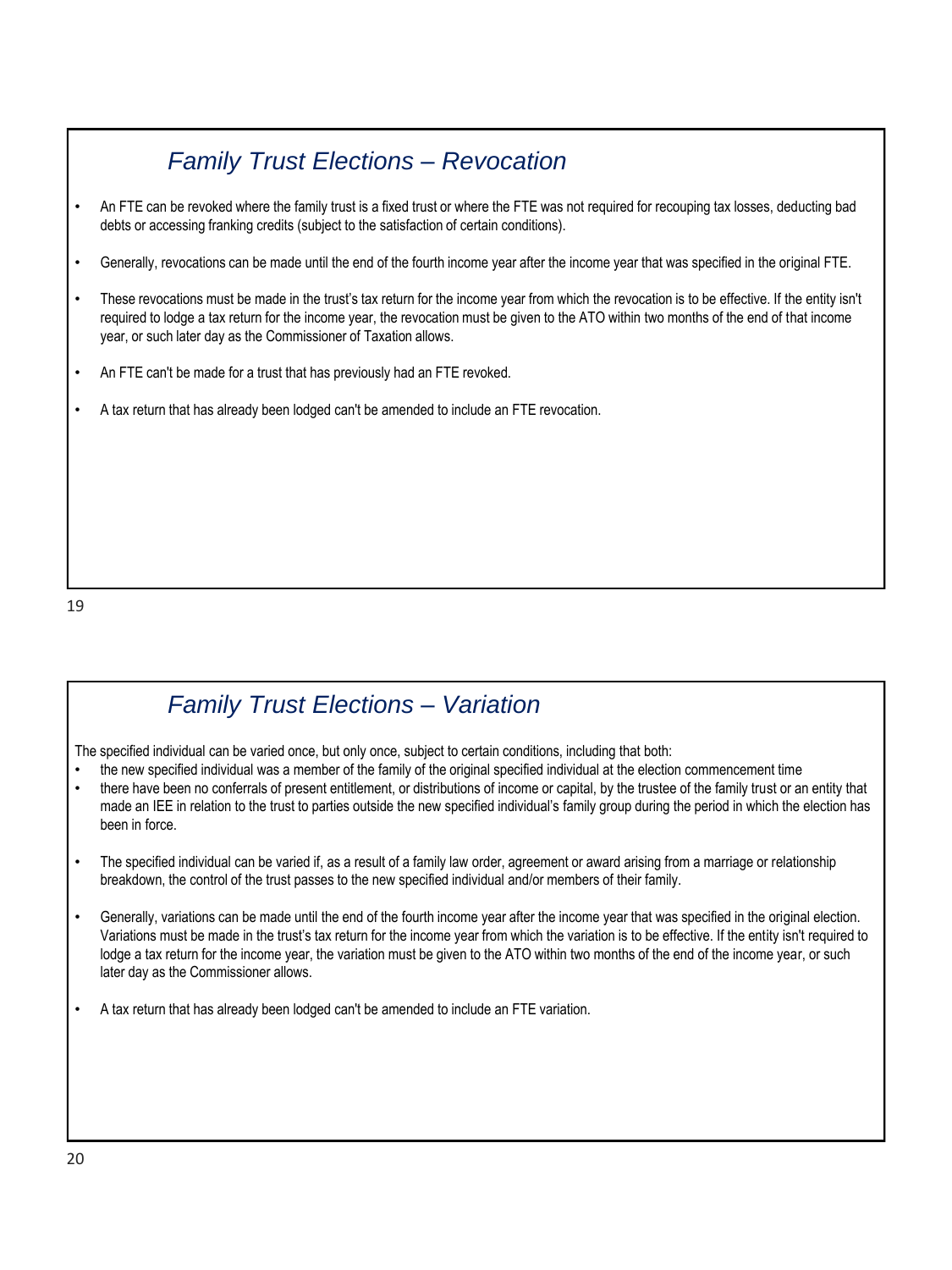# *Family Trust Elections – Family Control Test (FCT)*

For the purposes of making an FTE or an IEE, a trust passes the family control test (FCT) at a point in time when some or all of the following people control the trust:

- the individual specified in the relevant FTE
- members of the specified individual's family
- a professional legal or financial adviser to the family.

The FCT looks at, among other things, who can control the application of income or capital of the trust.

- This is why a professional legal or financial adviser might be part of the controlling group of a family trust: the adviser might, for example, be one of the directors of the trustee company. However, a person can only be a controller as a professional legal or financial adviser if they became a controller because of their status as such an adviser, rather than in a personal capacity.
- A company or partnership that proposes to make an IEE passes the FCT at a point in time when some, or all, of the specified individual and members of their family beneficially hold between them, directly or indirectly, fixed entitlements to more than 50% of the income or capital of the company or partnership.
- Because the FCT for companies and partnerships only looks at who beneficially owns interests in the entity, any control influenced by a professional legal or financial adviser isn't relevant to determining whether the family controls a company or partnership.

21

#### *Family Trust Elections – Specified Individual's Family*

The family of the individual specified in the relevant FTE consists of that person (the test individual) and all of the following (if applicable):

- 1. any parent, grandparent, brother or sister of the specified individual or the specified individual's spouse
- 2. any nephew, niece or child of the specified individual or the specified individual's spouse
- 3. any lineal descendant of a nephew, niece or child referred to in point 2
- 4. the spouse of the specified individual or of anyone who is a member of the specified individual's family because of points 1, 2 and 3.
- 'Any lineal descendant' includes any descendant (of an individual) in a direct line of relationship flowing downwards. This starts with an individual's child (including an adopted child, stepchild or ex-nuptial child) and extends to include a grandchild, a great-grandchild and so on. They are not restricted to a descendant on either a patriarchal or matriarchal basis.
- A person doesn't cease to be a family member merely because of the death of any other family member.
- The spouse of the deceased specified individual will continue to be a member of the family, provided they were the spouse at the time of death.
- If the individual specified in an FTE is legally married and separated from their spouse, the spouse remains a member of the family. If the specified individual divorces after being legally married, their former spouse won't be a member of the family. However, the former spouse will remain a member of the family group.
- If the spouse of the deceased specified individual or a member of their family becomes the spouse of a person who is not a member of the deceased specified individual's family, the spouse will cease to be a member of the family. Instead, the former spouse of the deceased specified individual or a member of their family becomes a member of the deceased specified individual's family group. This means that the former spouse of the deceased specified individual won't have concessionary treatment under the income injection test.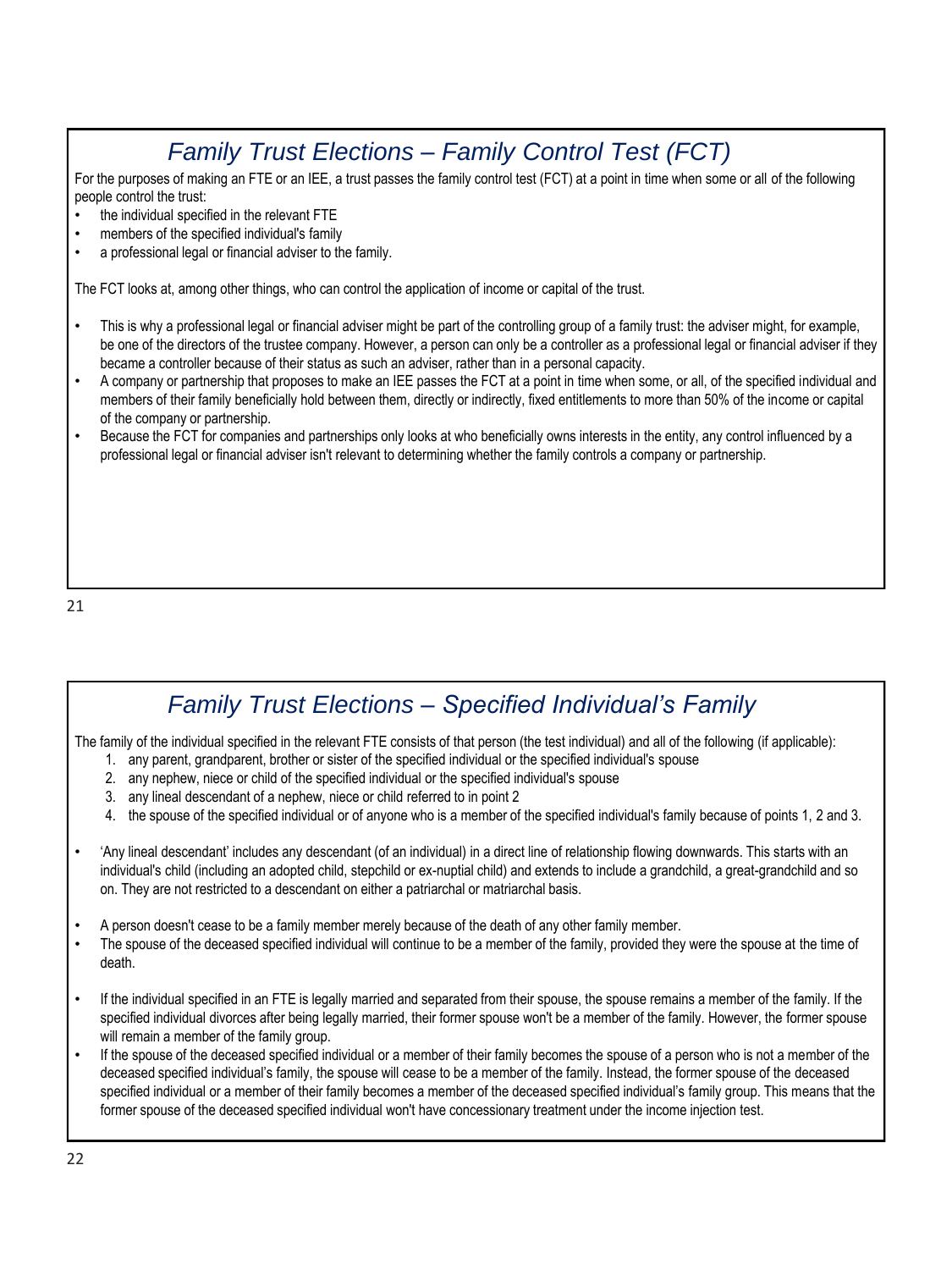### *Family Trust Elections – Family Group*

For the purposes of determining whether a conferral or distribution has been made, the following people and entities are generally members of the family group of the individual specified in the FTE:

- the members of the specified individual's family
- former members of the specified individual's family who are no longer members due to a breakdown in a marriage or relationship, or death (including former spouses, former widows/widowers and former stepchildren)
- family controlled or owned trusts, companies or partnerships
- the family trust for which the family trust election has been made
- other family trusts with the same individual specified in their FTE
- trusts, companies or partnerships that have made an IEE (see below) to become a member of the specified individual's family
- trusts, companies or partnerships (other than non-fixed trusts) where certain members of the family group have fixed entitlements directly or indirectly, and for their own benefit, to all of the income and capital of the trust, company or partnership
- deductible gift recipients in Australia
- bodies all of whose income is exempt from income tax.

23

#### *Family Trust Elections – Interposed Entity Elections*

- There are two main reasons to make an interposed entity election (IEE):
- To make an entity a member of the family group of the individual specified in an FTE. This means that the trustee of the family trust can confer present entitlement to, or make distributions of, income or capital of the family trust on or to the entity that made the IEE without the trustee becoming liable for FTDT.
- To exclude a trust from having to comply with the trustee beneficiary reporting rules in Division 6D of Part III ITAA 36.
- An IEE can be made in respect of a trust that has an FTE in force. The interposed entity (company, partnership or trust) can specify an earlier income year from when the election is to commence provided that, from the beginning of the specified income year until 30 June of the income year immediately preceding that in which the election is made, both:
	- the company, partnership or trust passes the family control test

- any conferrals of present entitlement to income or capital of the trust during the period, or actual distributions of such amounts, have been made on or to the individual specified in the FTE or members of that individual's family group.

- Generally, an IEE is in force at all times after the 'election commencement time' which is usually the beginning of the specified day in the IEE.
- The death of an individual specified in an FTE of a family trust does not prevent any other trust, company or partnership from making an interposed entity election (IEE) to be included in that individual's family group.
- A company, partnership or trust may make more than one IEE provided each family trust in respect of which the entity is making the IEE has the same individual specified in its FTE. A family trust can make an IEE to be included in the family group of an individual who is different from the person specified in the trust's FTE.
- As with an FTE, an IEE may commence from an earlier income year to bring the entity within the family group of the specified individual. This enables the entity to access the corresponding benefits of being in the family group from the earlier income year, providing the IEE can be validly made. These rules apply to IEEs specifying the 2005 and later income years.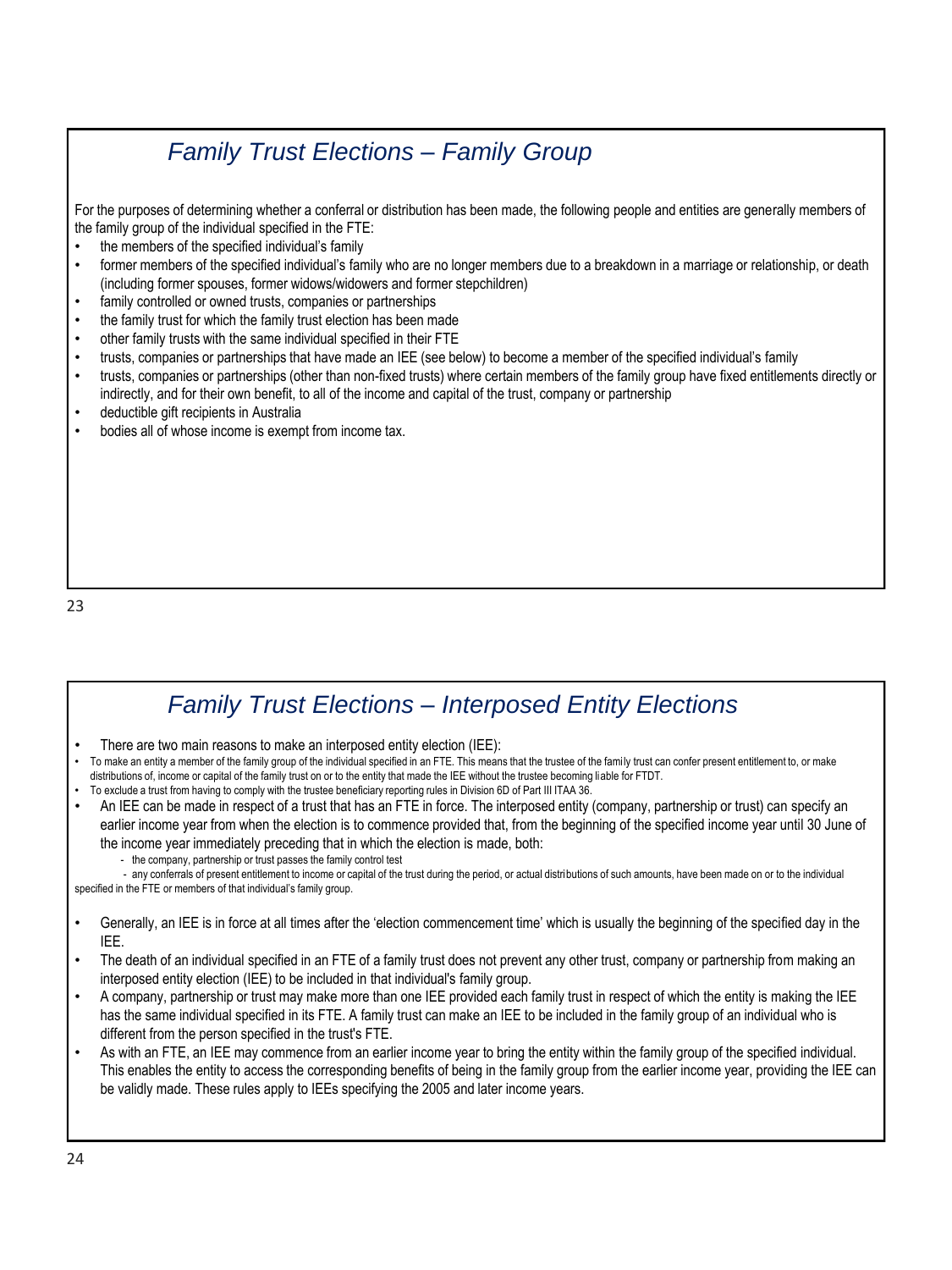# *Family Trust Elections – IEE Revocation*

- An IEE can be revoked where an entity was at the election commencement time, or becomes at a later time, a member of the family group of the specified individual (for instance, where members of the family have fixed entitlements, directly or indirectly, and for their own benefit, to all of the income and capital of the entity or where a family trust has the same specified individual as another family trust in relation to which it makes an IEE).
- In addition to this, an IEE is taken to be automatically revoked if the FTE to which it relates is revoked.
- Generally, revocations can be made until the end of the fourth income year after the income year that was specified in the original election.
- These revocations must be made in the entity's tax return for the income year from which the revocation is to be effective. If the entity isn't required to lodge a return for the income year, the revocation must be given to the ATO within two months of the end of that income year, or such later day as the Commissioner of Taxation allows.
- A tax return that has already been lodged can't be amended to include an IEE revocation.
- An FTE can only be made once for a trust. The trustee of a family trust is required to include the income year specified in the FTE on the trust tax return each year while the FTE remains in force. This is the same for companies, partnerships and trusts with IEEs.

25

| <b>Family Trust Elections - Family Trust Distribution Tax</b>                                                                                                                                                                                                                                                                                                                                                                                                                                                                       |
|-------------------------------------------------------------------------------------------------------------------------------------------------------------------------------------------------------------------------------------------------------------------------------------------------------------------------------------------------------------------------------------------------------------------------------------------------------------------------------------------------------------------------------------|
| Family trust distribution tax (FTDT) is payable where:<br>- a trustee of a trust has made a FTE<br>- a partnership's partners, a company or the trustee of another trust have made an IEE to be included in the family group of the individual<br>specified in the FTE made by the family trust, and<br>- the trustee of the FTE trust, the trustee of the IEE trust, the partnership or the company distributes income or capital other than to the<br>specified individual or members of the specified individual's family group. |
| FTDT is payable at the top marginal rate of tax applying to individuals plus Medicare levy (currently 47%). It is paid on the amount or value<br>of any such distributions or conferrals made by an electing entity at any time after the election made by the entity becomes effective.                                                                                                                                                                                                                                            |
| A reasonable salary, wage or other benefit (such as superannuation contributions or fringe benefits) provided to, or for the benefit of, an<br>employee for work performed is not considered to be a distribution. There is only a distribution, on which a liability to pay FTDT arises, to<br>the extent that it exceeds an amount commensurate with commercial rates for the type of work or services provided by the employee.                                                                                                  |
| Each payment of FTDT must be accompanied by the Family trust distribution tax payment advice, see NAT 6175.                                                                                                                                                                                                                                                                                                                                                                                                                         |
|                                                                                                                                                                                                                                                                                                                                                                                                                                                                                                                                     |
|                                                                                                                                                                                                                                                                                                                                                                                                                                                                                                                                     |